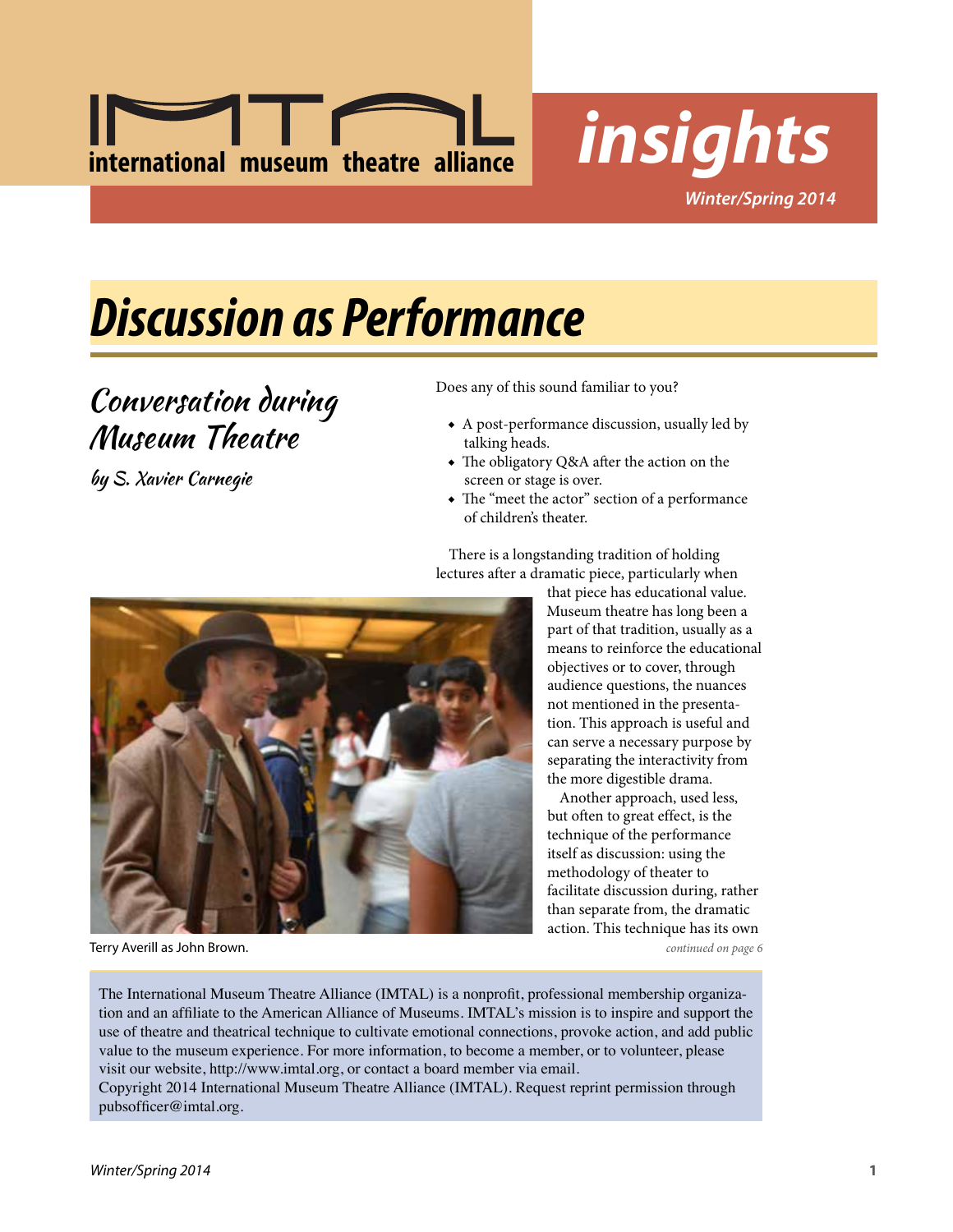## *President's Report*

Spring greetings, IMTAL! I hope you have had a wonderful winter season. We, your IMTAL board, have had a productive winter and are planning an even busier spring.



Stephanie Long at Mount Vernon. Photo by Judy Fort Brenneman.

We're hard at work making plans for the American Alliance of Museums' conference (AAM) and we look forward to seeing all of you at our annual AAM luncheon. Please note that preregistration is required for the luncheon and, as always, it will be a valuable experience, allowing us to meet new members and to reconnect with old friends.

Speaking of conferences, plans are gearing up for the 2014 IMTAL conference in Chicago September 28–October 2. Mark your calendars for an intensive museum theatre experience in one of the greatest theatre towns in the world.

At both conferences, AAM and IMTAL, you'll have the opportunity to converse with board members, including our new officers. We are pleased to welcome Amber Davis, Todd D. Norris, and Xavier Carnegie to the board. Also, we thank our returning members-at-large for committing to another year on the board, and we look forward to working with everyone.

And on that note, I would like to close with an expression of gratitude for everyone on the board. I continue to be impressed by our board, who donate their precious time, contribute their immense talent, and share their passion for museum theatre. We are a better organization because of them. On behalf of all the members of IMTAL, I send my deepest gratitude to the members of our board.

> Stephanie Long Science Museum of Minnesota, IMTAL President

### IMTAL's new address

IMTAL's articles of incorporation put us in Massachusetts, which is where Catherine Hughes was when she founded IMTAL in 1990. Since our officers are based throughout the United States, we currently have no permanent office. The combination of having an address that changes each time we elect new officers, legal requirements for corporations, and the difficulty of moving the legal site of IMTAL to a different state have at last been resolved! The New England Museum Association (NEMA) has graciously agreed to be our resident agent.

Our new—and permanent—mailing address is:

### IMTAL 2014 Regional Conference

**September 28 through October 2, 2014**

IMTAL

c/o New England Museum Association 22 Mill Street, Suite 409 Arlington, MA 02476

Use this address if you need to send us anything by snailmail. If you need to contact any of the board members—and especially if you would like a fairly quick reply!—email us instead. Board member emails are listed in the masthead as well as on the [IMTAL website](http://imtal.org/board_of_directors). [http://imtal.org/ board\_of\_directors]

The International Museum Theatre Alliance (IMTAL) is pleased to announce NEW AND CON-FIRMED DATES for the IMTAL 2014 Regional Conference, hosted by the Museum of Science and Industry, Chicago.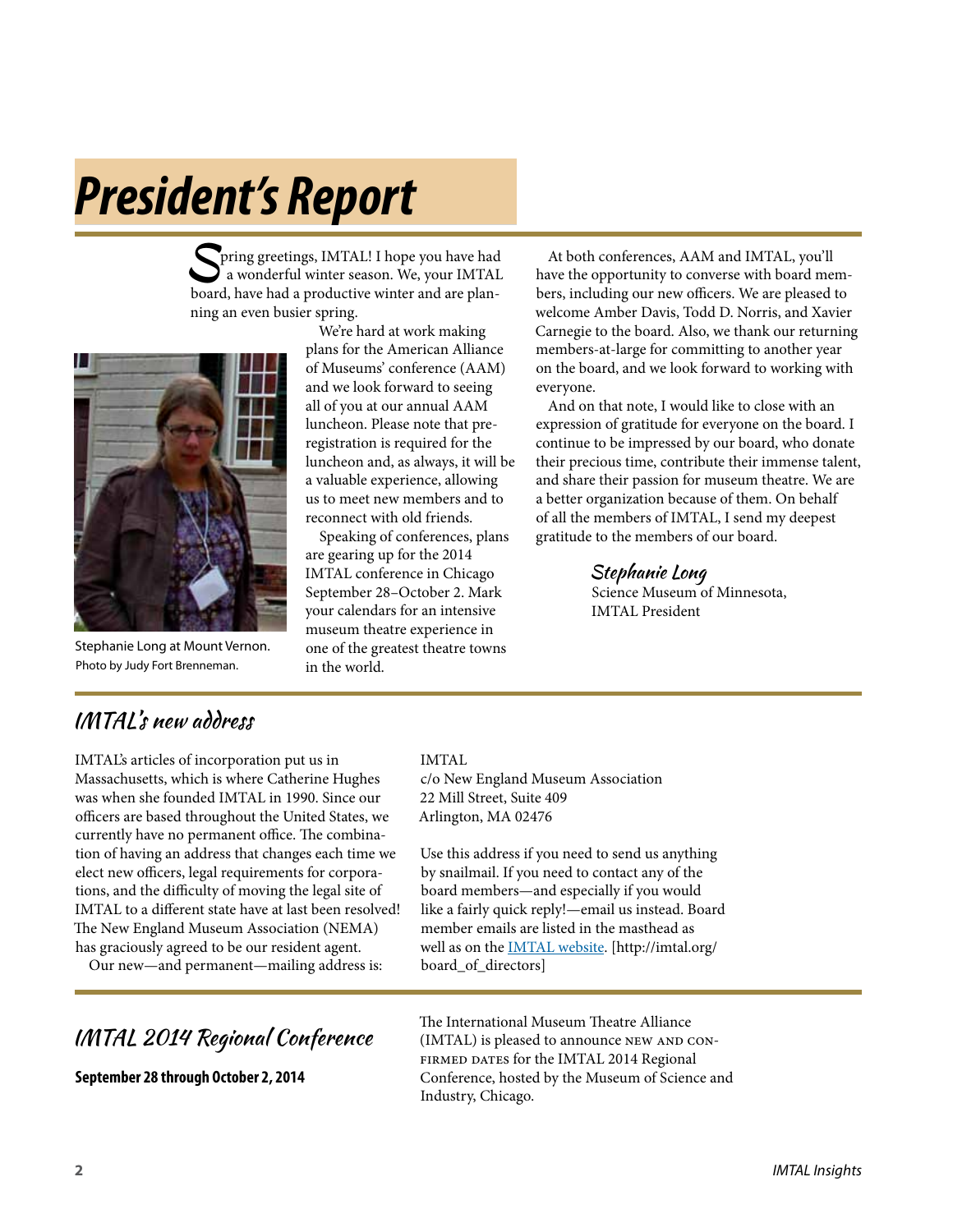## *Out & About*

MTAL board member and<br>founder of the Heritage Theatre Artists' Consortium Harriet Lynn was interviewed for the February 2014 issue of *Plinth* magazine. *Plinth* is a digital magazine dedicated to promoting and highlighting innovative and educational programming within museums and cultural institutions. See what Harriet has to say [here](http://plinth.co/article/heritage-theater-artists-consortium/): [http://plinth.co/article/heritage-theater-artists-consortium/]



Harriet Lynn. Photo by Judy Fort Brenneman.

## *Editor's Corner*

### Are museums the school of the future?

M hat do you think about the future of education and museums? Are they on a collision course? Are museums the school of the future? Is the future of education emerging from our interpretive programs and performances? Greg Hardison posted a [link](http://www.youtube.com/watch?v=I99UyE07cM4&feature=youtu.be) [http://www.youtube.com/watch?v=I 99UyE07cM4&feature=youtu.be] to a presentation by Elizabeth Merritt, the Founding Director of the Center for the Future of Museums, on the listserv recently. It's worth the time to watch—think—and comment.

As we emerge from the dark cold of deep winter into capricious spring, I am filled with restlessness. It's a kind of dissatisfaction, a frustration with static displays, with rote deliveries and routine lectures. It pushes me to question myself and my work. A yearning to create something meaningful and fulfilling stretches through my bones and sinews, like a too-big cotyledon trying to crack through a stubborn seed case.

When what we want and need does not yet exist, we create it. We find ways to nurture it (and so it nurtures us), and it grows, expands, finds and fulfills its purpose (and ours) in myriad ways. We shift and adjust and adapt to keep moving forward the way a good and powerful story moves forward, despite (or perhaps because of) obstacles and worries and fears.

This, it seems to me, is the crux of creativity: the world is filled to capacity and is an utter void. These two states coexist, always. As playwrights and performers, educators and experts, we plow through a planetful of data every day, pushing information into content-stuffed audiences. As creative people, we're aware of the void—we teeter at its edge every day—and sometimes we forget that our audience is aware of the void, too, and yearns to fill it with something meaningful, surprising, perhaps even profound.

Some days, the void is terrifying; we're sure we'll fall and vanish, swallowed whole. Other days, we balance on its edge, exhilarated, thrilled with the risk and knowing our job is to draw together the fear and the packed-full world and create something new that doesn't fill the void—the void will always be there—but reshapes it a bit. That makes the void a little less terrifying, and the world a little better.

The articles in this issue of Insights explore how museum theatre professionals create programs that engage and energize audiences, deepen audience connections, and extend our reach to new audiences, all in ways that are meaningful and fulfilling for both creators and audiences.

You'll also find news about upcoming conferences—there's lots going on in the next six months, including our annual conference (Sept. 28–Oct. 2) and a special "mini-workshop" at the NAI conference in November. If you're attending AAM, be sure to register for the IMTAL luncheon before April 25, and don't forget the IMTAL Theatre Showcase on Monday, May 19.

> Judy Fort Brenneman Greenfire Creative, LLC IMTAL Publications Officer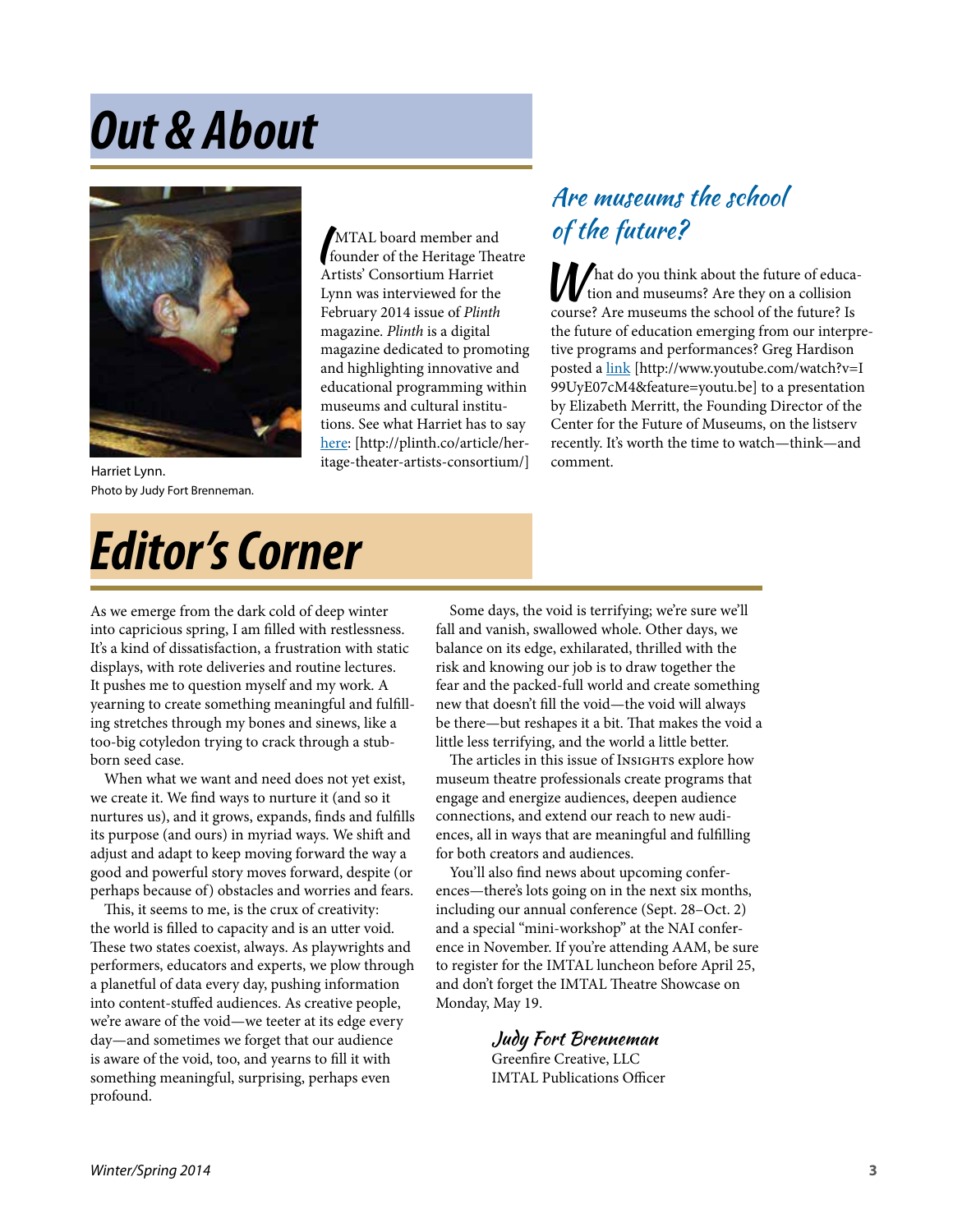## *You versus the Phone*

### Broadening the Audience Demographic in Museum Theatre

#### by Melanie Wehrmacher

When I heard the request for an article about using museum theatre programs to grow or expand audiences and interp programs, I thought, "Melanie, you've never run a museum theatre program; you don't know anything about this. Be quiet, and mind your own business." But then I thought about it some more. Museum theatre has, in fact, been my business for approximately the last 15 years. So even though I've never run a program, as an actor and writer, I've been very involved in the day to day, nitty-gritty business of what I like to call "growing the program from the inside," or increasing the number of people who attend the institution and who also take in a museum theatre performance. I find there's often a huge new audience available, right there waiting for us. I am referring, of course, to the adults.

"The Strange Case of the Alien Invasion," Kohl's Wild Theater. Photo: ZSM/ Richard Brodzeller.

There seems to be an idea amongst visitors and patrons that all museum theatre is for kids. Some of it is, of course. And some of it is actually intended



specifically for adults. But I think it's fair to say that most museum theatre shows are what we'd refer to as "for all ages," or "family audiences." What we mean by this is that everyone can come to the show. But do they all actually watch and listen and learn? The conundrum, which I'm sure many of you recognize, is "You versus the Phone." When a group sits down to see a museum theatre performance, do they all watch the show? Or do the parents, teachers, and chaperones immediately take out their phones and tune out until they hear the applause signaling the end of the performance?

This isn't meant as a negative judgment of adult visitors. Believe me, I get it. It can be absolutely exhausting to shepherd little ones through an environment with so much stimulation, especially one with as many rules as your average museum or zoo. I completely understand the relief of being able to sit down and rest for a few minutes, to unwrap your kids' snacks, and to check your texts so you can figure out if Grandma got lost back in the dinosaur exhibit, or if she's still waiting in line for chicken fingers at the café.

So is this a problem? Well, maybe not. Everyone seems pretty happy in this scenario. The parents are getting a break, the kids are getting education AND entertainment, and we have an audience. Hooray!

### But can we do better?

I think we can. I think it's possible to pull the parents into the show, to entertain and educate them just as much as we do the kids, and I think one of the best ways to do this is through humor.

The current trend in animated films is a great example of what I mean. Take the movie, *Shrek*. Kids enjoy it because there are ogres, princesses, and talking donkeys. They don't have to "get" the "Piña Colada Song" reference. That's there for the grownups. Pixar, DreamWorks, Disney . . . they've all had tremendous box office success with this model. We can do the same thing, whether it's scripted into our plays and presentations or thrown in as off-the-cuff remarks in demonstrations and interpretations.

Of course, not every show can or should be a rollicking comedy, but just letting the adults realize that we know they're there, and that we are interested in engaging them as well as their kids seems to be a pleasant surprise that many chaperones appreciate. One of my shows was reviewed (probably the first and last time I'll get a playwriting review for a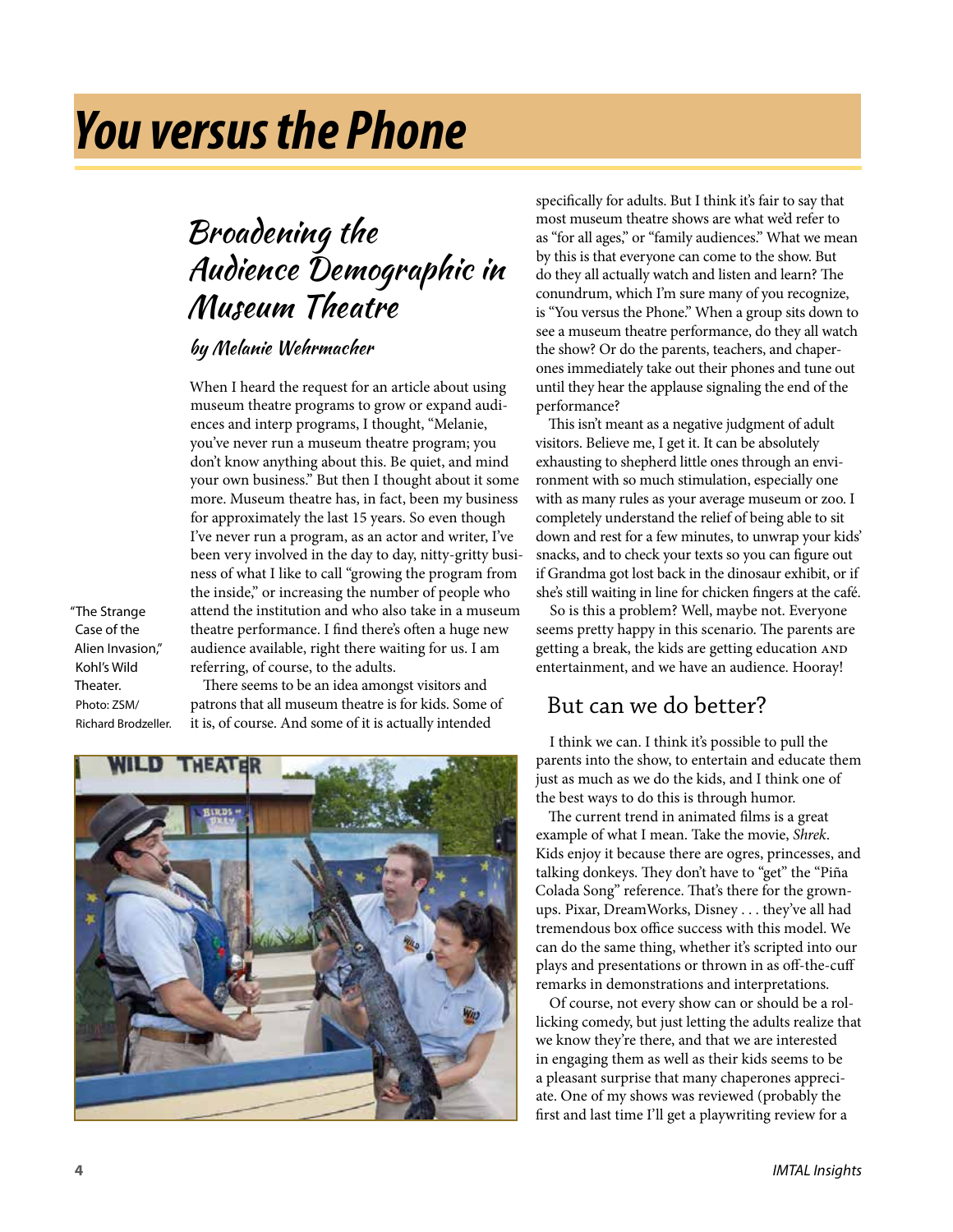*Winter/Spring 2014* **5**

12-minute script), and the author said, "The writing for Kohl's Wild Theatre is really, really excellent kid's stuff…far better than one might expect from traditional children's fare. Typical of Wild Theatre scripts, the work here has a little something for every age group, including more sophisticated bits aimed at parents. It's a remarkable balance." (Bickerstaff, Russ. "Kohl's Wild Theater at the Garden District Farmer's Market." ExpressMilwaukee, 13 September 2013. [http://expressmilwaukee.com/mobile/blogs/ blogView/id:9566.]) This isn't to suggest that I'm particularly brilliant (although of course, I am) but rather that people's expectations can be skewed and that they're pleasantly surprised when things turn out to be more engaging than they'd expected.

Does humor facilitate learning, though? Or is it just funny? According to a recent study by two psychology professors at the University of Ohio, it doesn't really matter. The two studied the effects of humor injected into online college courses and found that it did indeed seem to help the students' success rates. They are not suggesting that the jokes themselves are what helped the students learn, but rather what the jokes represent. "Humor is more of a social lubricant. It can facilitate interactions . . . our job is not to make students laugh. Our job is to help them learn, and if humor can make the learning process more enjoyable, then I think everybody benefits as the result of it." (Ohio University. "Learning through Laughter: New Study Supports Use Of Humor In Online Courses." ScienceDaily. ScienceDaily, 26 May 2005. [www.sciencedaily.com/ releases/2005/05/050526135537.htm.)]

The argument could be made that trying to engage the adults as much as the kids dilutes the show for everyone. In Malcolm Gladwell's popular book *The Tipping Point* he pits Sesame Street (well-known for including content aimed at adults) against *Blue's Clues* (well-know for . . . not.) His claim is that *Blue's Clues* "sticks" with kids better, and one of the reasons he cites is that the adult references in *Sesame Street* are lost on the kids. I've certainly had this concern voiced to me by supervisors at plenty of institutions. And the argument could be made that if we really want to make sure kids are learning, then we should focus the show entirely on them. So why pander to the adults? I would suggest that it's because, with the possible exception of some children's museums, we work at institutions that exist to educate everyone, not just kids.

This is especially important when we have shows with clear action items. Often, we end shows with statements like, "And you can help keep the water clean by buying detergents without added perfumes and dyes!" or, "Save the bees by avoiding using

pesticides in your yards!" or, "You can see the route the old streetcar took by driving along University Avenue from Union Depot to downtown!" All good and true statements, of course, but very few people under the age of 12 are picking out detergents or landscaping their own gardens or driving their own cars. We can hope the kids will pass the information on, and sometimes they do. (There was a legendary story passed down amongst the actors of Wildlife Theatre at the Central Park Zoo about the 4-year old who point blank refused to get into a taxi after seeing a show suggesting you could help the penguins' habitat stay cold by taking public transportation. I assume that kid has grown up to be a very successful activist.)

But most of the time, adults are making the decisions. So if we want help from them, we have to engage them. For example, the show reviewed above, "The Strange Case of the Alien Invasion," is about invasive species. One of the missions is to teach audience members that earthworms are invasive, a fact about which there is little public awareness. At the end of the show, we ask the audience to help by cleaning zebra mussels from the bottom of their boats, freezing bait before disposing of it, and cleaning off shoes and tires before entering or leaving a natural area. This is a show aimed at kids, but some of the action items are not ones we can reasonably hope a 6-year-old to carry out. So the hope is that we get people to the stage with puppets and fun, grab parents' attention with a few pop culture jokes and local references, and by the end of the show, the kids have had a good time and leaned a few basic facts about salamanders, and the adults are armed with brand new information and a toolkit for action.

What I'm ultimately saying is that by trying to engage adults and teens with what might seem like the cheap tricks of humor and topical references, we gain a sizeable fan base, who will continue to bring the kids who are too young to get the jokes, but will grow up and bring their own kids, so that the cycle of "edu-tainment" can continue.

(*Author's note:* I don't recommend that you start telling your boss you're trying to include more 'adult entertainment' in your museum shows. I can tell you from personal experience that people will take that the wrong way. Fair warning  $\odot$ .)

*Melanie Wehrmacher is a freelance actor and writer whose museum theatre work has been seen at the Central Park and Bronx Zoos, New York Hall of Science, Science Museum of Minnesota, NiseNet, Minnesota History Center, and the Milwaukee County Zoo. She is a member of the Dramatists Guild of America.*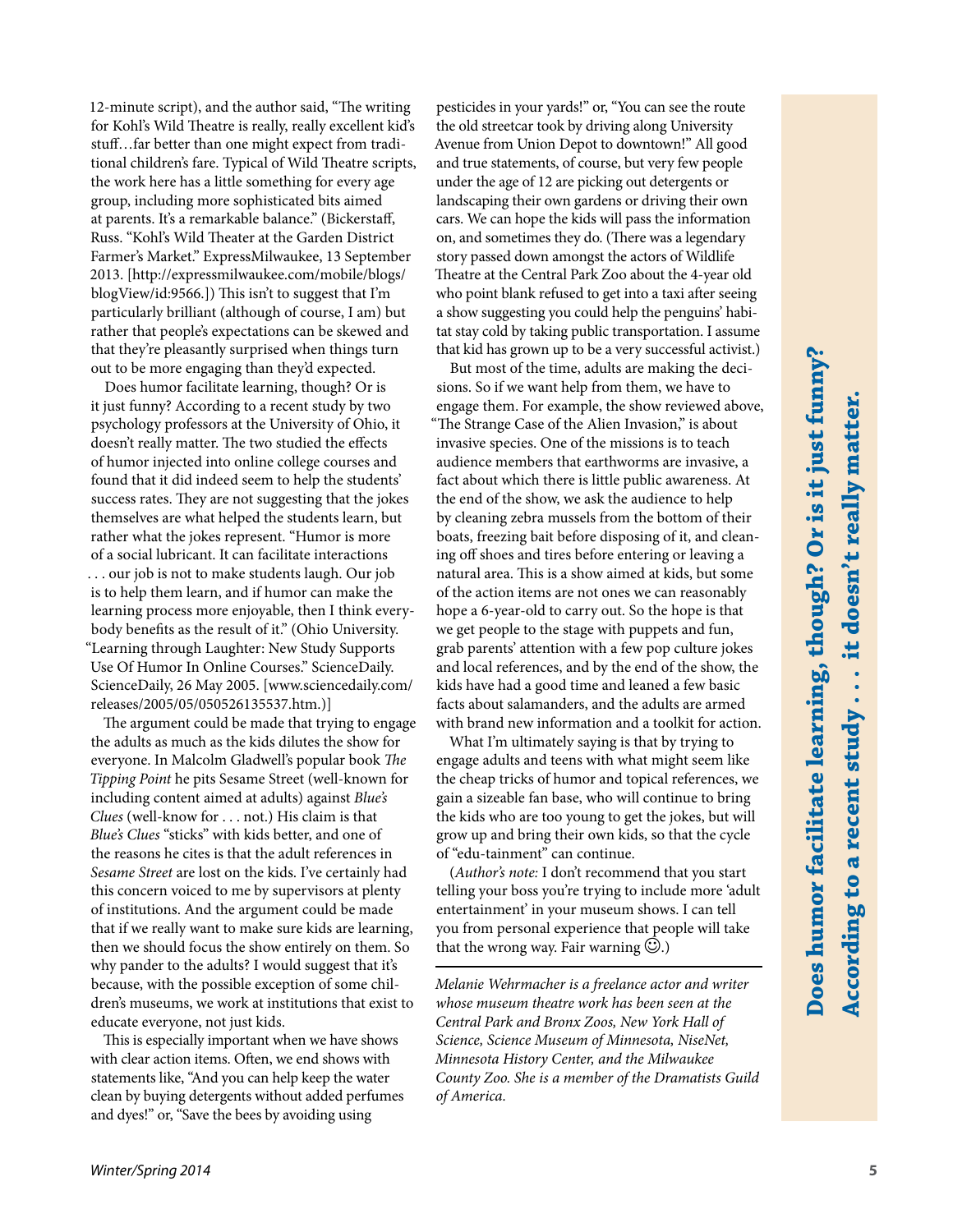#### Discussion as Performance

strengths and weaknesses, unique challenges, and rewards that warrant real contemplation. For many museum programs, separating the discussion from the performance is just fine. However, the marriage of the two can provide a unique and much more evocative experience for the audience, if the concept and execution are right.

But what is "right"? How do we use performance as discussion, or discussion as performance? When should we use it? What should you expect, should you be so adventurous as to try it?

Our model for this exploration will be one of my signature shows at the Smithsonian National Museum of American History, the Time Trials series.

Time Trials is a series of performances that engage the audience in a moderated debate about history. An actor portrays a controversial historical figure, whose actions are explored through improvisational interactions with the audience. The audience members ask questions or offer thoughts, which the character responds to live and in real time. A second character, known as the "arbiter," serves as the moderator between the historical character and the modern audience.

We have explored two characters within the Time Trials framework. In the first, the [Time Trial](http://www.youtube.com/watch?v=1JtCsYk3AmY)  [of Benedict Arnold](http://www.youtube.com/watch?v=1JtCsYk3AmY), [http://www.youtube.com/

*continued from page 1* watch?v=1JtCsYk3AmY] the conversation focuses on the definition of treason and allegiance to one's country or nation.

> General Arnold is known universally as the traitor of the revolutionary war, who planned to give up West Point to the British and ensure the defeat of the colonies. But what if Benedict Arnold never fought for full independence? What if he was spurred to rejoin the British because he disagreed with the philosophy of the Continental Congress, or even because he thought surrender would prevent the deaths of Continental soldiers?

> The second, the [Time Trial of John Brown](http://www.youtube.com/watch?v=TleJqwUoLYs), [http:// www.youtube.com/watch?v=TleJqwUoLYs] provides a forum to discuss the use of violence for an admirable cause. Captain Brown dedicated his life to the destruction of African-American slavery, but he used violence, killing pro-slavery advocates and even attacking a federal arsenal.

Both characters allow our visitors to discover the complex and deep history of American issues—and also to have a voice in the process as they question the character and debate with each other on the character's legacy and actions.

Rather than the more traditional demonstrable educational goals, the Time Trials series was designed to fit what has become our overarching mission at the National Museum of American History's theatre programs: to get people talking



Meaningful debate over relevant issues or information is a rare sight in today's public sphere, and theatre can fill this void like nothing else.

David Kozisek as Ben Arnold.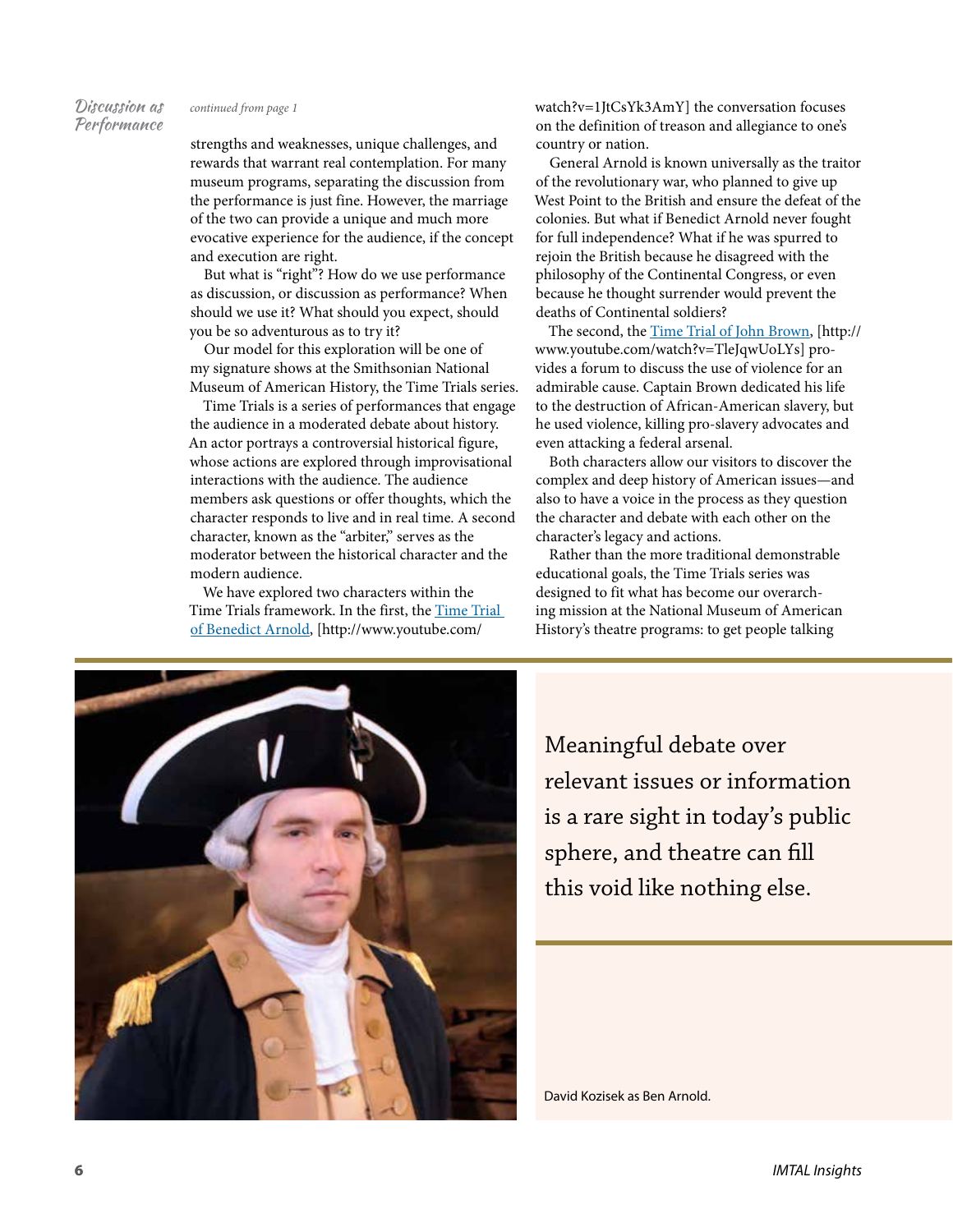about history. Meaningful debate over relevant issues or information is a rare sight in today's public sphere, and theatre can fill this void like nothing else. This discussion, being the goal, becomes the most important part of our theatre programs, and this is the truest way to decide whether or not discussion as performance is right for a program.

If conversation, debate, or interactivity is your goal, then making the discussion the lynchpin of the piece is a perfect fit. This technique can enliven programs oriented around other goals as well, because these programs are, by nature, engaging and evocative, demanding critical thinking and interactivity not only between the actor and the audience, but between the audience members themselves in diverse ways with respect to age, race, gender, religion, and lifestyle.

The most important and pressing need in a piece that marries the dramatic action with audience discussion is an audience that will discuss. Much of the willingness of people to participate in conversation is tied directly to picking a subject about which they feel deeply and strongly, and making sure they feel secure enough to share these feelings. For example, the Time Trials series uses controversy to evoke or provoke a reaction. John Brown's violent action to end slavery, itself despicable and violent, elicits impassioned condemning or condoning by people who are invested in the issues at hand.

Other tactics can cause passionate discussion: modern relevance, subject familiarity, or even interpersonal messages and feelings in a multi-person cast. The subject can help create a sense of security in shared understanding, as well.

A common concept is that of a "safe-space" for dialogue. For many audience members, "safety" is almost synonymous with "familiarity." Picking a character or a subject that your audience is familiar with, and perhaps giving them a reassuring introduction to the ideas and principles to be discussed, can go a long way towards encouraging conversation.

To test these techniques, you don't have to go far. Focus groups are a good way to determine how invested your audience will be in the subject matter. Each of our Time Trials programs are tested during the research and writing phase of production. We usually test for an audience of scholars, an audience of teachers, and a more open and mixed group. This also helps to plan for common questions and reactions to the specific subject.

Logistical concerns are also very important for a performance with a strong conversational element. Consider the average size of your house. Oftentimes your audience must reach a certain critical mass for



comfortable conversation to take place. A smaller audience lends itself to more intimate discussions, say a very personal living history tour or a roving style "meet-and-greet" character. For debates or controversial subject matter, a large audience allows some anonymity on the part of the participants and makes for a greater diversity of opinions and expressions. Also, everyone must be heard well enough to facilitate the discussion during the action on the stage, so carefully consider the possible need for audio amplification. Time Trials performances take place in a small theater that seats about 40 people comfortably, ensuring everyone who wants a say gets one, but is large enough to offer a variety of perspectives during conversation.

The good news for discussion as performance is that the proverbial wheel has already been invented: theatre arts have a longstanding history of audience participation and interaction, and these techniques can be transferred to museum theatre. Improvisation on stage is a comedy staple, relying on the audience for suggestions, voluntary action

Terry Averill as John Brown.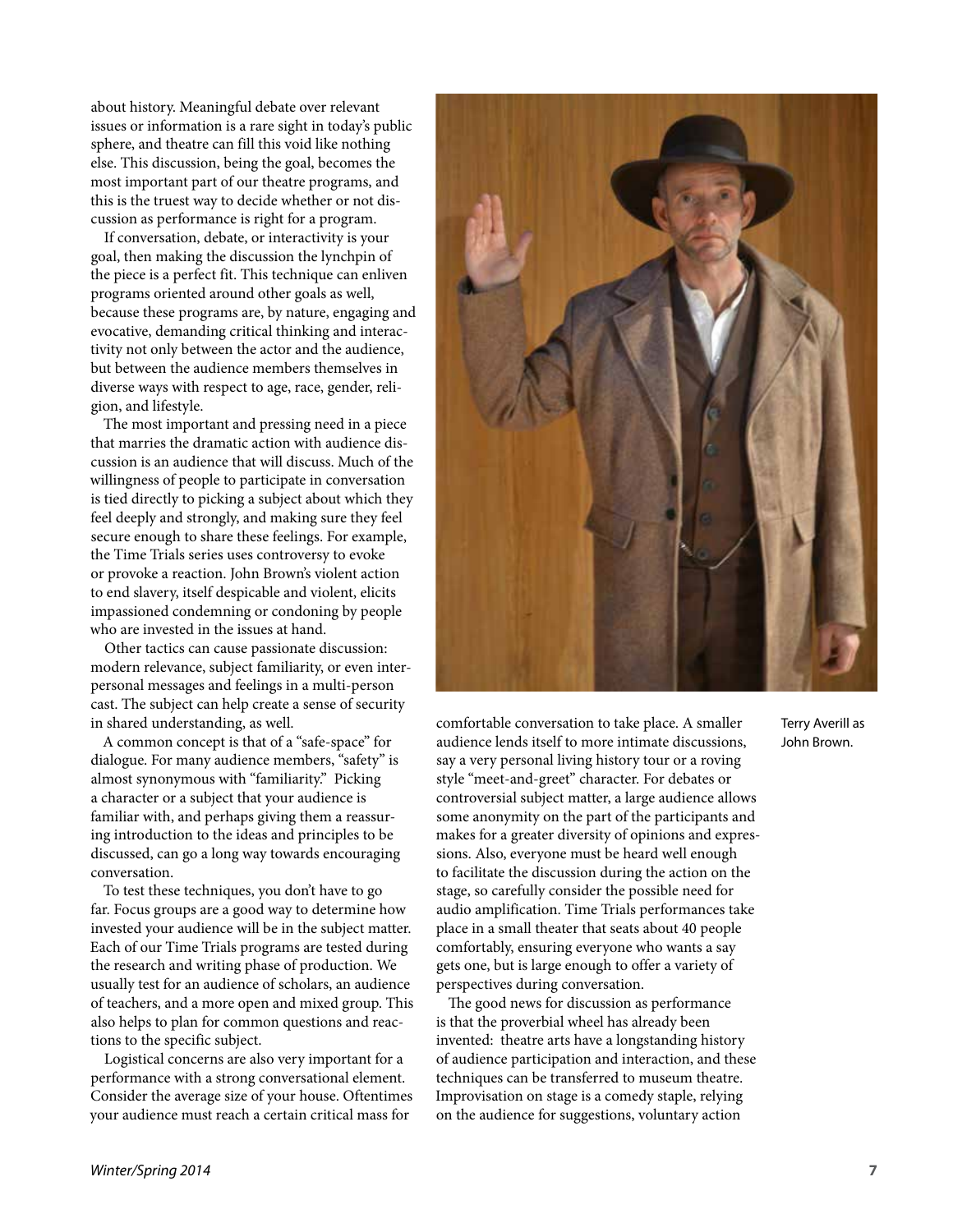Discussion as Performance

on stage, and even for laughter and involuntary response to the comedy. It can also be useful for drama, particularly if conversation is the key goal. Using improv as a rehearsal tool will naturalize the actor to the format. Beginning with the Time Trial of Benedict Arnold, our programs merge improvisation with script memorization. The script for the show is made up of sections, based on the questions asked by our focus groups and in our research. These sections are memorized, but must be called upon at any time and in any order during the performance, depending on the reactions by the audience. It is a challenging ordeal for any actor, requiring study and concentration, but improvisational exercises can help with this framework and improve the recall and flow of these sections during the piece.

Above all else, though, I believe the key to conversation in performance is listening.

> Keeping the sections manageable in length and malleable in subject can make for great moments of dialogue between the actor and the audience. I also find that first-person source material in the research, the character's own words, can inject a script with a true tone that transfers both information and emotion. For a particularly adept actor, a "full-improv" style, or "reenactor style," free-form improvisation without script, gives the discussion-performance unparalleled naturalness, but the amount of research and craft for this technique is even more demanding and needs a wealth of rehearsal time. Either approach can benefit from casting a student of improv in the roles in question.

> Now, what can we learn from basic principles of improv if we are developing a program with discussion as an integral part of the performance? There are, of course, the basic benefits, like thinking on your feet and building energy and emotion based on the interactive suggestions. Above all else, though, I believe the key to conversation in performance is listening.

> Museums are pillars of knowledge; we in museum education are used to being the authority and final word on the subject. This position often allows us to ignore the voices of our visitors, but sharing the authority with them, even symbolically, is a



David Kozisek as Ben Arnold.

powerful way to affect their museum experience and to encourage more discussion.

The writer and director must listen to their focus groups and test cases. The actor must listen to the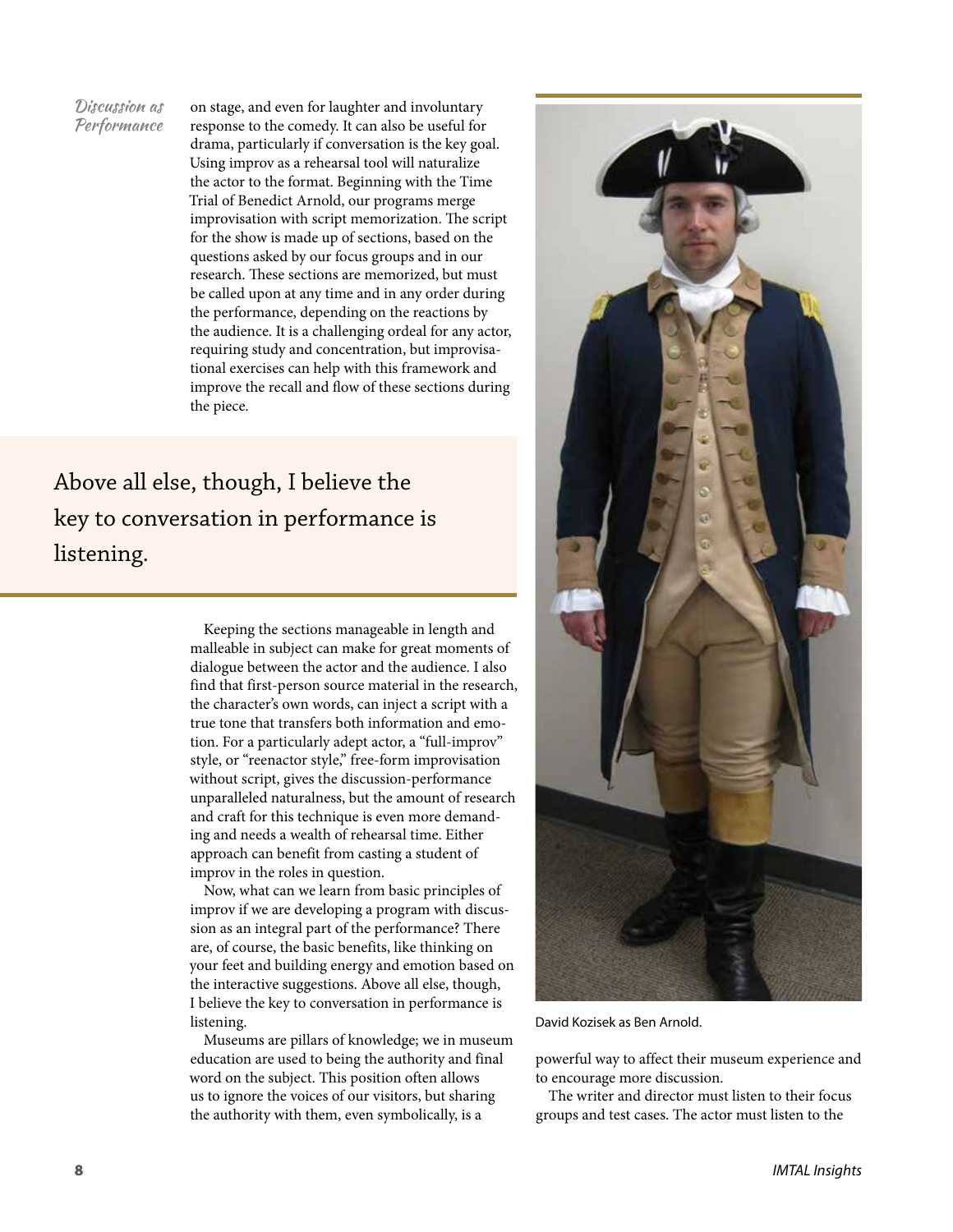audience during live performance. It is crucial to truly hear and understand the opinions, feelings, and points of view of your audience, to tailor the discussion to them in the moment, rather than to create a stock performance that shows a façade of interactivity without stepping off of the path of established narrative.

The audience members in a discussion-performance transcend spectatorship and are endowed with a role in the piece themselves. Defining this role and allowing them to fulfill it by listening to their offerings exercises their critical thinking skills, challenges them to invest in what they are learning, and demands that they, too, listen in new ways to the character and to each other. A two-way dialogue between the actor and the audience is the spark, but conversation between the audience members themselves as part of the performance provides the real flame, and proves that all parties are listening and fully experiencing the best of the framework.

Time Trials programs are chock full of debates. A mother and son can disagree and debate on equal footing, with fellow audience members offering support to either side, but all in agreement that the relevance of unlawful violence for a moral cause is important to discuss. "How would you treat a person who used violence to rescue your child or spouse sold into slavery," John Brown genuinely asks a man in the third row, and then he listens to the response. These are key moments of conversation that demand connection and investment; it is important to allow the space for contemplation and response.

Performance as discussion has specific weaknesses, or challenges, as well. Often, the subjects that evoke the most emotion contain a barrier to entry, particularly in appropriateness. Navigating these boundaries can be difficult and requires careful consideration. Also, these performances are notoriously difficult to evaluate. The outcomes are not learning objectives, but participation. Sometimes, the most interesting stories are not tied to the almighty curricula of our school districts. Whether museum theatre is meant to be chiefly art or educational medium, innovative evaluation is needed in the conversation-heavy format.

That being said, there are great rewards to sharing in dialogue with an audience. You can hear about their excitement straight from them during the performance. You can watch them really think about issues, and hear them work through their thoughts. Moreover, honest and respectful discussion can reinforce the concept of common humanity between people who hardly know each other. During one performance of the Time Trial of John Brown, two

gentlemen who adamantly disagreed with how Brown's violent actions should be seen decided to shake hands after the program, whereupon they embraced each other, unbidden by the museum or the character. This moment, witnessed by their families and others, would not have happened without the open discussion during the performance. Moments like these qualitatively suggest the significant effectiveness and profound impact of this style of museum theatre.

I am hoping to explore this framework in even more innovative ways and am always interested in the work of others in the format.

*Xavier is the Creative Director at the National Museum of American History, and the host of television's [Seriously Amazing Objects](http://www.smithsonianchannel.com/sc/web/series/1003263/seriously-amazing-objects) [http://www. smithsonianchannel.com/sc/web/series/1003263/seriously-amazing-objects]on the Smithsonian Channel. In addition to acting and writing, he is a steady advocate for museum theatre, presenting all over the world on theatre in museums and ways to expand and innovate in the field.*

> Sometimes the most interesting stories are not tied to the almighty curricula of our school districts.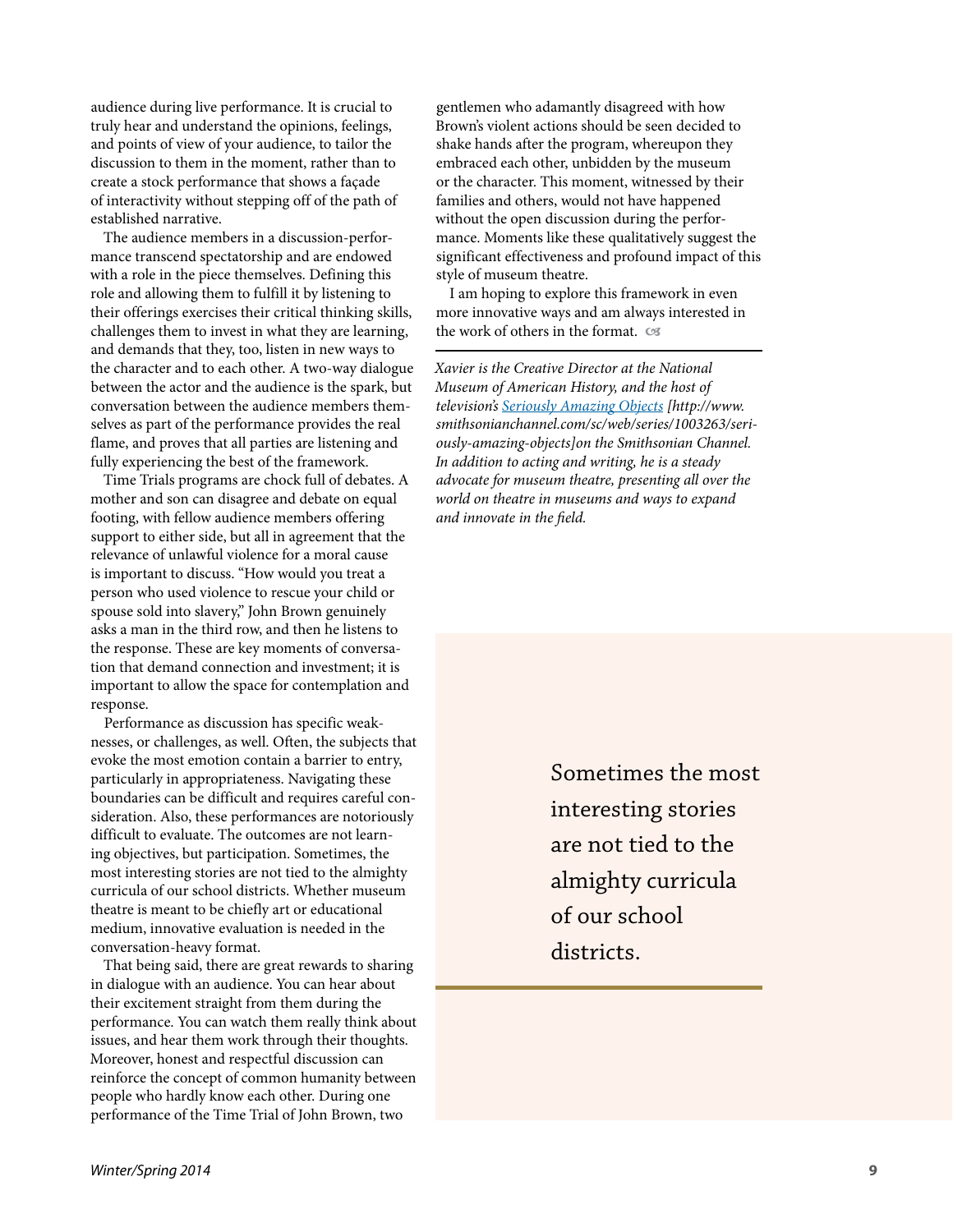# *Remembering:* Jon Lipsky

#### by Catherine Hughes

*The winner of the inaugural Jon Lipsky Award for Playwriting will be announced at the IMTAL luncheon during the AAM conference, May 19, 2014, in Seattle, Washington. Insights asked IMTAL founder Catherine Hughes, who knew and worked with Jon, to share some of her thoughts and memories about Jon and his work. (For more information about Jon, including a list of plays, visit his website, [http://jonlipskyplays.com/]. For more about the IMTAL award, see [http://imtal.org/home].)*

## He loved the challenge of working within the confines of making theatre to fulfill a specific mandate.



Jon Lipsky.

The first project I remember Jon Lipsky creating for the Museum of Science, Boston was *The Ballad of Chico Mendes*, which was performed in 1989–'90 in the traveling exhibition, "Tropical Rain Forests: A Disappearing Treasure." The play was a surreal musical that told the epic tale of rubber tapper and union organizer Chico Mendes' life and death. It made visitors witness to the active fight over rain forest land between governments, cattle ranchers, and indigenous peoples, using song, dance, symbolism, pathos, and humor, all in twenty minutes. It was trademark Jon Lipsky. It grabbed you with its story within 30 seconds, and then never let you take a breath.

I loved performing this play, as I did each of the many of Jon's plays I was lucky enough to be a part of. You knew you had something special to show people each and every time. Jon's plays at the Museum of Science were solid pieces of theatre specially made for scientific and educational purposes. He loved the challenge of working within the confines of making theatre to fulfill a specific mandate. He relished the research required, and had a particular passion to learn everything he could about the Human Genome Project, cloning, bogs,

paleontology, organ transplantation, and the sinking of the Titanic.

Jon was an award-winning playwright whose work was widely produced and a respected theatre instructor for 28 years at Boston University. He shared his immense talent and collaborative spirit with the museum world for over two decades.

He brought out the best in anyone he worked with, and that was especially true for me. I learned how to stretch myself as a performer through Jon's creative process. When we were working on a script, he was always asking if I could try this moment in a new voice, or with a different physicality, or to try a subtle gesture. He choreographed moments into sharply defined and evocative images. He packed his plays so tightly with emotional intent and intellectual fodder—there were always at least dual purposes to every scene. I loved how audiences would remark after his plays that they never imagined so much information could be packed into 20 minutes and be so much fun.

Jon was incredibly generous and supportive to the museum theatre community. He raised the level of professionalism in the field and inspired us with his work. We are forever in his debt.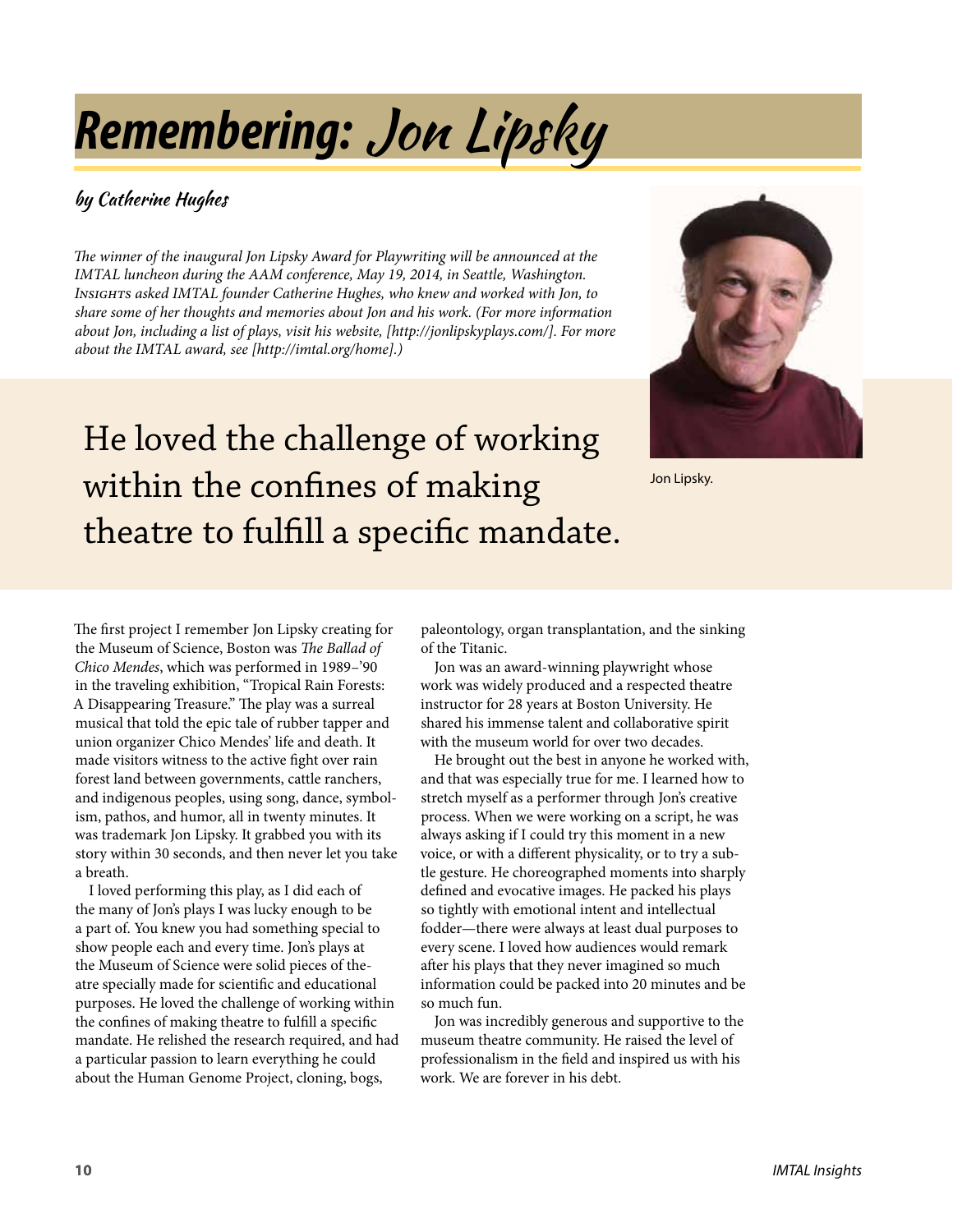#### Remember to register:

#### **IMTAL Luncheon, May 19, 2014**

Attending AAM (American Alliance of Museums) in Seattle this May? Remember to register for the IMTAL luncheon! Registration deadline is **April 25, 2014**. [http://aam-us.org/events/annual-meeting/ program/purchase-tickets]

*You MUST pre-register in order to attend.*

#### Attending AAM?

#### **Keep an eye out for these IMTAL presenters:**

- ◆ **Monday, May 19, 1:45–3:00 p.m.**
- *Innovation Through Creation: IMTAL Theatre Showcase,* presented by Doug Coler, Elizabeth Pickard, Heather Barnes, Todd Norris, and Catherine Chiappa. LOTS of great examples of museum theatre work!
- ◆ **Monday, May 19, 3:15–5:15 p.m.** *Marketplace of Ideas,* IMTAL board members and others share stories and info about IMTAL.
- ◆ **Tuesday, May 20, 1:45–3:00 p.m.**"I wish somebody had told me...," presented by Catherine Hughes and several other names you'll recognize. Each presenter will tell a Moth-style five-minute story on the theme, "What I wish somebody had told me when I started in

museums." They're also planning some time for open-mic volunteers and will share a DIY activity with tips to help you do a story pitch.

Presenting but don't see your name here? POST IT ON THE LISTSERV (send an email with your message to imtal@simplelists.com). Let your museum theatre colleagues know what you're presenting and when.



Jillian Finkle and Susan Evans sharing IMTAL ideas at the 2013 AAM Marketplace of Ideas. Photo by Judy Fort Brenneman.

*ANNOUNCEMENTS continued from page 12*

maamc.org for more information. More information available [on the](http://www.rflewismuseum.org/whats-your-flag-story)  [web](http://www.rflewismuseum.org/whats-your-flag-story). [http://www.rflewismuseum. org/whats-your-flag-story]

*This project and exhibition have been financed in part with State Funds from the Maryland War of 1812 Bicentennial Commission, an instrumentality of the State of Maryland. However, the contents and opinions do not necessarily reflect the views or policies of the Maryland War of 1812 Bicentennial Commission. Sheila Pree Bright's residency is in collaboration with the Star-Spangled Banner Flag House.*

#### *Submit articles, news, and ideas for the next issue of Insights!*

The Big Topic for the summer issue is *Theatre and Innovation for All: the benefits and challenges of performance and theatrical techniques for interpreters, interpretive programs, and audiences.* We're looking for articles, opinions, and news about events, programs, your site, and your self. We prefer articles and opinions that address the Big Topic, but will consider other subjects, too. News can be on any topic. Articles and opinion pieces can be from 250 to 3,000 words long; must be in MS Word (.doc preferred, please); and it would be really nice if you could format your file to be double-spaced, first paragraph indented, 11- or 12-point Times New Roman or similar. But the most important thing is to send us your article, opinion, or news to [pubsofficer@imtal.org](mailto:pubsofficer@imtal.org) no later than June 15, 2014. *(It doesn't have to be perfect; it just needs to be reasonably coherent. If we have questions, we'll contact you.) Send photos, too!*

#### **Quick summary of dates**

**May 18–21, 2014:** *AAM (American Alliance of Museums)*, Seattle, WA

**June 15, 2014: Insights deadline**

**Sept. 28–Oct. 2, 2014:** *IMTAL-Americas Regional Conference*, Museum of Science and Industry, Chicago, IL

**Oct. 18–21, 2014:** *ASTC (The Association of Science-Technology Centers) Annual Conference*, Raleigh, NC

**Nov. 18–22, 2014:** *National Association for Interpretation (NAI) National Workshop*, Denver, CO